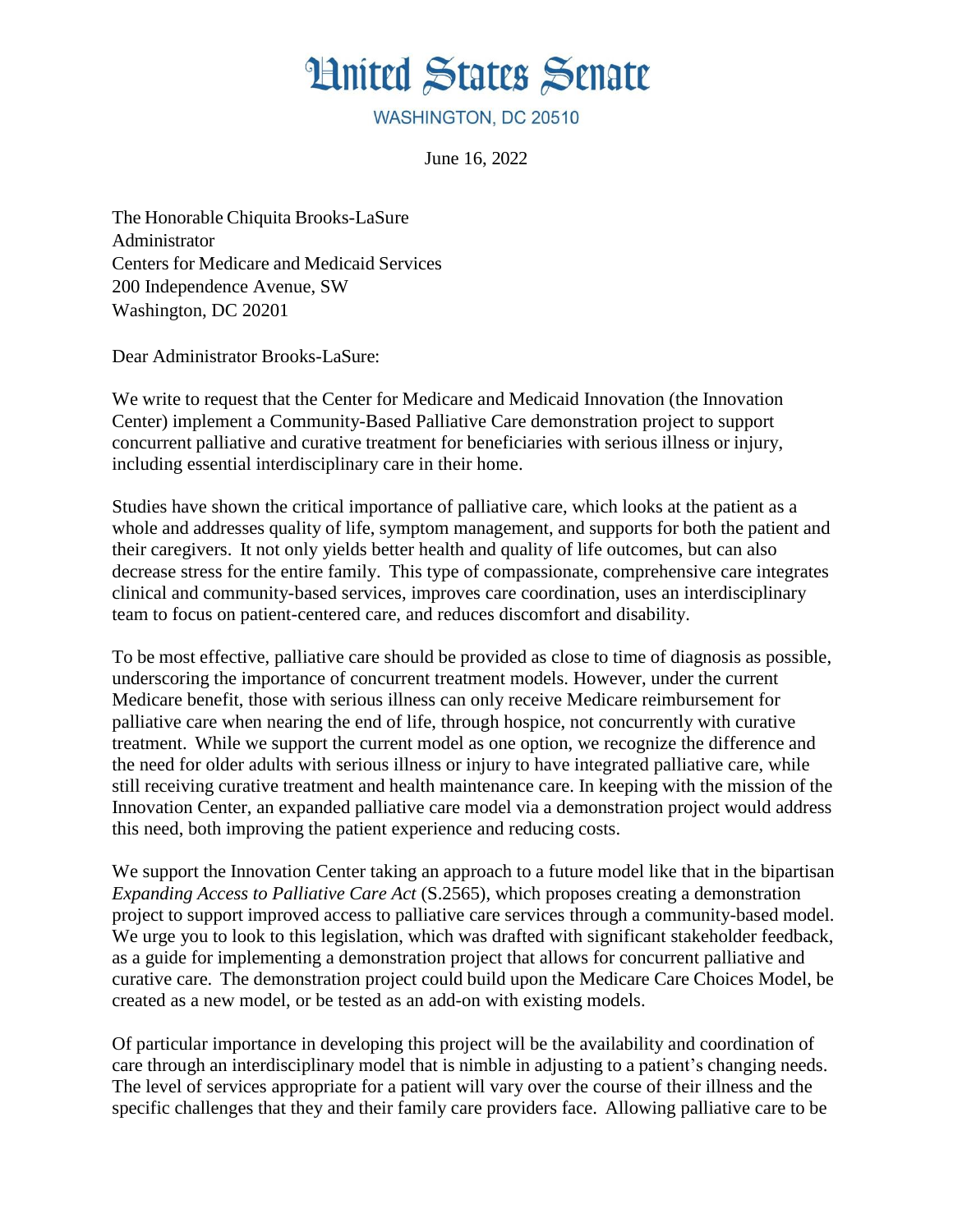provided wherever the patient is located—be it at home, at a caregiver's home, in the hospital, in a nursing or assisted living facility, or through telemedicine—is critical for both the appropriateness and quality of care for the patient and also to ensure effective and efficient use of health care facilities and avoidance of unnecessary visits to inpatient settings.

We appreciate your consideration and look forward to working with you to advance these approaches to improving care for individuals facing serious illness or injury through integrated palliative care services, curative treatment, and community-based supports.

CC: Dr. Liz Fowler, Deputy Administrator and Director of the Center for Medicare and Medicaid Innovation

Sincerely,

Jacky Rosen United States Senator

racter

Deb Fischer United States Senator

Catherine Cortez Masto United States Senator

John Barrasso, M.D. United States Senator

Roger W. Marshall United States Senator

Sinema United States Senator